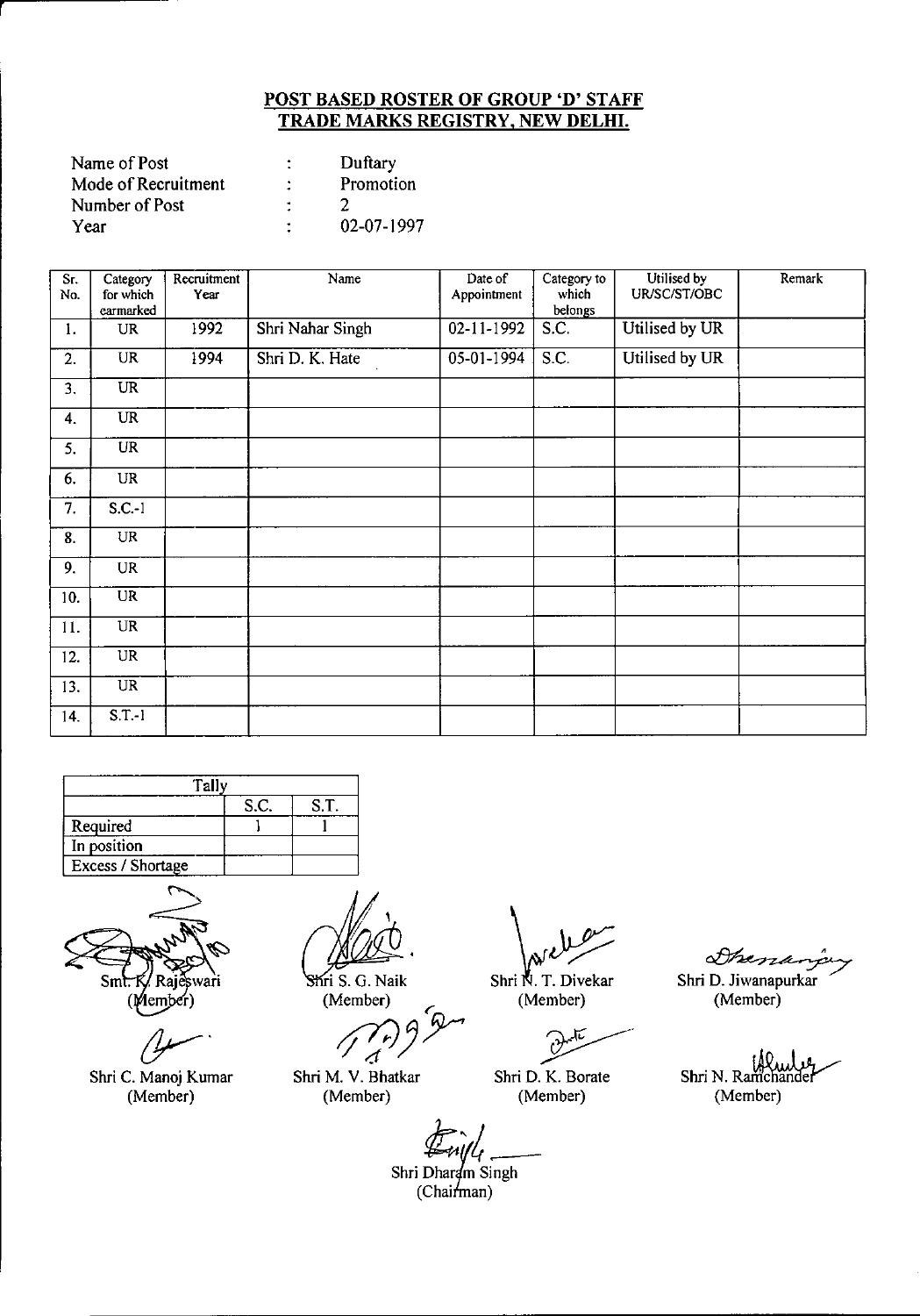| Name of Post        |   | Duftary    |
|---------------------|---|------------|
| Mode of Recruitment | ÷ | Promotion  |
| Number of Post      |   |            |
| Year                |   | 31-12-1997 |

| Sr. | Category               | Recruitment | <b>Name</b>      | Date of          | Category to      | Utilised by    | Remark |
|-----|------------------------|-------------|------------------|------------------|------------------|----------------|--------|
| No. | for which<br>earmarked | Year        |                  | Appointment      | which<br>belongs | UR/SC/ST/OBC   |        |
| 1.  | <b>UR</b>              | 1992        | Shri Nahar Singh | $02 - 11 - 1992$ | S.C.             | Utilised by UR |        |
| 2.  | <b>UR</b>              | 1994        | Shri D. K. Hate  | 05-01-1994       | S.C.             | Utilised by UR |        |
| 3.  | <b>UR</b>              |             |                  |                  |                  |                |        |
| 4.  | <b>UR</b>              |             |                  |                  |                  |                |        |
| 5.  | <b>UR</b>              |             |                  |                  |                  |                |        |
| 6.  | <b>UR</b>              |             |                  |                  |                  |                |        |
| 7.  | $S.C.-1$               |             |                  |                  |                  |                |        |
| 8.  | <b>UR</b>              |             |                  |                  |                  |                |        |
| 9.  | <b>UR</b>              |             |                  |                  |                  |                |        |
| 10. | <b>UR</b>              |             |                  |                  |                  |                |        |
| 11. | <b>UR</b>              |             |                  |                  |                  |                |        |
| 12. | <b>UR</b>              |             |                  |                  |                  |                |        |
| 13. | <b>UR</b>              |             |                  |                  |                  |                |        |
| 14. | $S.T.-1$               |             |                  |                  |                  |                |        |





(Member)

 $\theta$ -'

Shri C. Manoj Kumar (Member)

Shri S. G. Naik (Member)

ri S. G. Naik<br>(Member)<br>*A*ref D

Shri M. V. Bhatkar (Member)

f) — V Shri N. T. Diveka

(Member)

Ď Shri D. K. Borate

(Member)

 $\alpha$ thand Shri D. Jiwanapurkar

(Member)

Shri N. Ramchander (Member)

÷.  $\sim$  $\overline{\phantom{a}}$ 

*.~.~lr-*Shrii;~am Singh

(Chairman)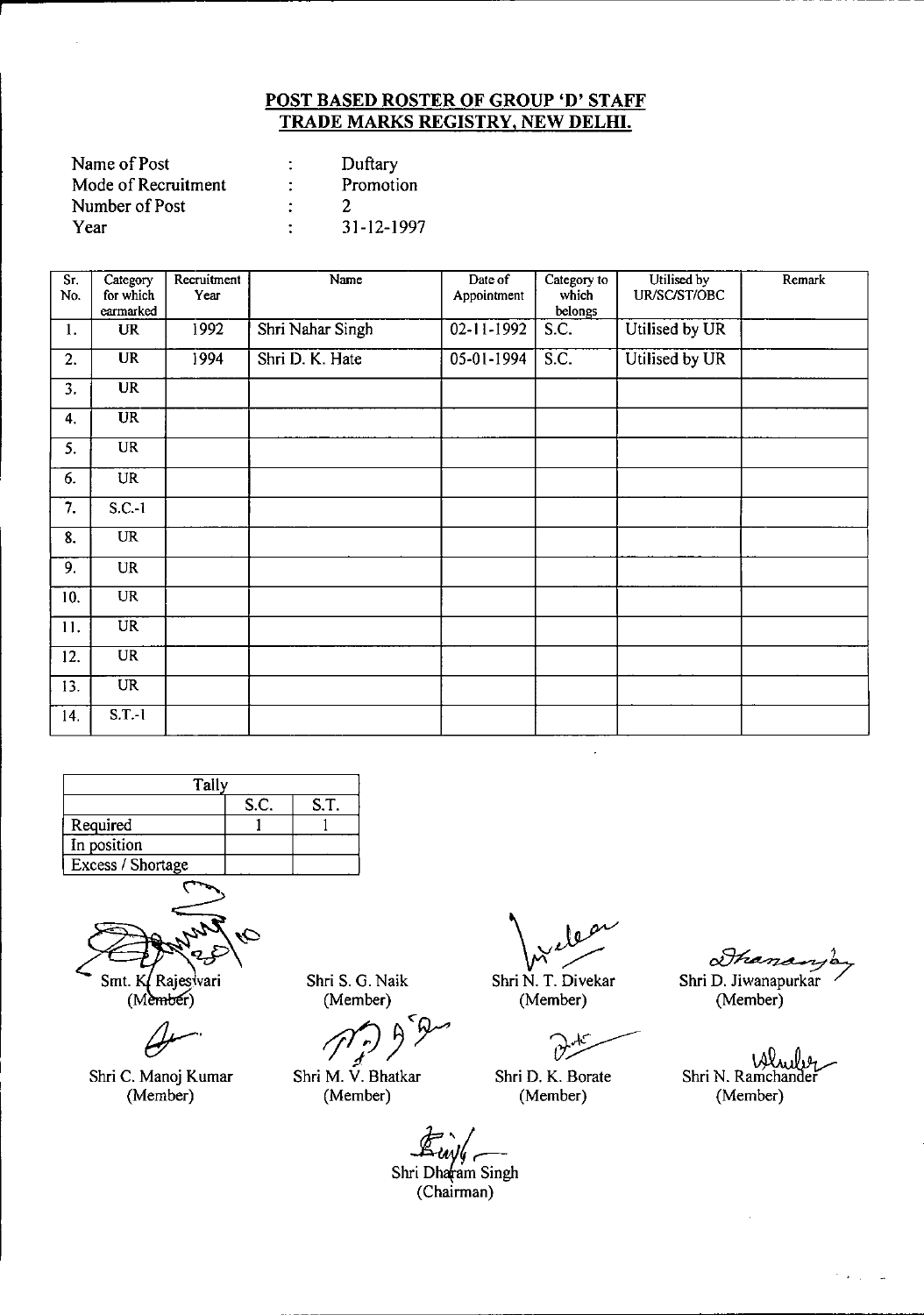| Name of Post        | Duftary    |
|---------------------|------------|
| Mode of Recruitment | Promotion  |
| Number of Post      |            |
| Year                | 31-12-1998 |

| $\overline{Sr.}$<br>No. | Category<br>for which<br>earmarked | Recruitment<br>Year | Name             | Date of<br>Appointment | Category to<br>which<br>belongs | Utilised by<br>UR/SC/ST/OBC | Remark |
|-------------------------|------------------------------------|---------------------|------------------|------------------------|---------------------------------|-----------------------------|--------|
| 1.                      | <b>UR</b>                          | 1992                | Shri Nahar Singh | 02-11-1992             | S.C.                            | Utilised by UR              |        |
| 2.                      | <b>UR</b>                          | 1994                | Shri D. K. Hate  | 05-01-1994             | S.C.                            | Utilised by UR              |        |
| 3.                      | $\overline{UR}$                    |                     |                  |                        |                                 |                             |        |
| 4.                      | <b>UR</b>                          |                     |                  |                        |                                 |                             |        |
| 5.                      | <b>UR</b>                          |                     |                  |                        |                                 |                             |        |
| 6.                      | UR                                 |                     |                  |                        |                                 |                             |        |
| 7.                      | $S.C.-1$                           |                     |                  |                        |                                 |                             |        |
| 8.                      | <b>UR</b>                          |                     |                  |                        |                                 |                             |        |
| 9.                      | <b>UR</b>                          |                     |                  |                        |                                 |                             |        |
| 10.                     | <b>UR</b>                          |                     |                  |                        |                                 |                             |        |
| 11.                     | <b>UR</b>                          |                     |                  |                        |                                 |                             |        |
| 12.                     | $\overline{UR}$                    |                     |                  |                        |                                 |                             |        |
| 13.                     | $\overline{\text{UR}}$             |                     |                  |                        |                                 |                             |        |
| 14.                     | $S.T.-1$                           |                     |                  |                        |                                 |                             |        |





(Member)

Ć

Shri C. Manoj Kumar (Member)

Shri S. G. Naik (Member)

Shri M. V. Bhatkar (Member)

Shri N. T. Divekar

(Member)

 $\partial$ Shri D. K. Borate

(Member)

Shri D. Jiwanapurka<br>Shri D. Jiwanapurka

(Member)

Mh Shri N. Ramchander (Member)

Shri Dhafam Singh

(Chairman)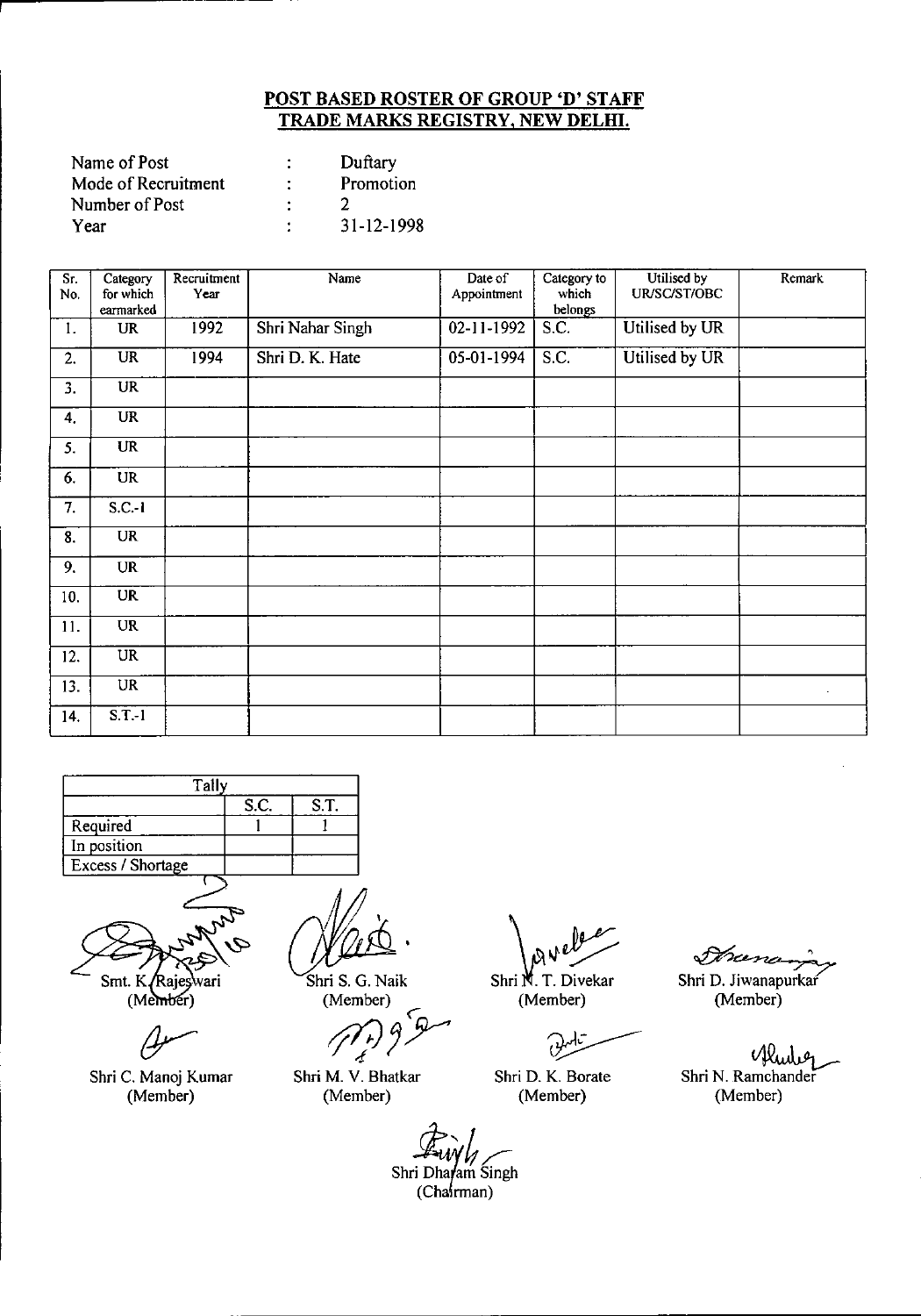| Name of Post        |   | Duftary    |
|---------------------|---|------------|
| Mode of Recruitment | ٠ | Promotion  |
| Number of Post      |   |            |
| Year                | ٠ | 31-12-1999 |

| Sr.<br>No. | Category<br>for which<br>earmarked | Recruitment<br>Year | Name             | Date of<br>Appointment | Category to<br>which<br>belongs | Utilised by<br>UR/SC/ST/OBC | Remark |
|------------|------------------------------------|---------------------|------------------|------------------------|---------------------------------|-----------------------------|--------|
| 1.         | <b>UR</b>                          | 1992                | Shri Nahar Singh | 02-11-1992             | S.C.                            | Utilised by UR              |        |
| 2.         | $\overline{\mathbf{UR}}$           | 1994                | Shri D. K. Hate  | 05-01-1994             | S.C.                            | Utilised by UR              |        |
| 3.         | $\overline{\text{UR}}$             |                     |                  |                        |                                 |                             |        |
| 4.         | <b>UR</b>                          |                     |                  |                        |                                 |                             |        |
| 5.         | $\overline{UR}$                    |                     |                  |                        |                                 |                             |        |
| 6.         | <b>UR</b>                          |                     |                  |                        |                                 |                             |        |
| 7.         | $S.C.-1$                           |                     |                  |                        |                                 |                             |        |
| 8.         | $\overline{\text{UR}}$             |                     |                  |                        |                                 |                             |        |
| 9.         | $\ensuremath{\text{UR}}\xspace$    |                     |                  |                        |                                 |                             |        |
| 10.        | $\overline{UR}$                    |                     |                  |                        |                                 |                             |        |
| 11.        | <b>UR</b>                          |                     |                  |                        |                                 |                             |        |
| 12.        | $\overline{\text{UR}}$             |                     |                  |                        |                                 |                             |        |
| 13.        | $\overline{\text{UR}}$             |                     |                  |                        |                                 |                             |        |
| 14.        | $S.T.-1$                           |                     |                  |                        |                                 |                             |        |



Q Smt. K. Rajeswari

(Member)

Shri C. Manoj Kumar

(Member)

 $\ddot{\phantom{0}}$ 

Shri S. G. Naik (Member)

*1f13*

Shri M. V. Bhatkar (Member)

 $\sqrt{\mathfrak{g}}$ Shri N. T. Divekar

(Member)

 $\widehat{v}$ 

Shri D. K. Borate (Member)

Shanas Shri D. Jiwanapurkar (Member)

Shri N. Ramchander (Member)

Shri Dharam Singh  $\frac{1}{2}$ (Chairman)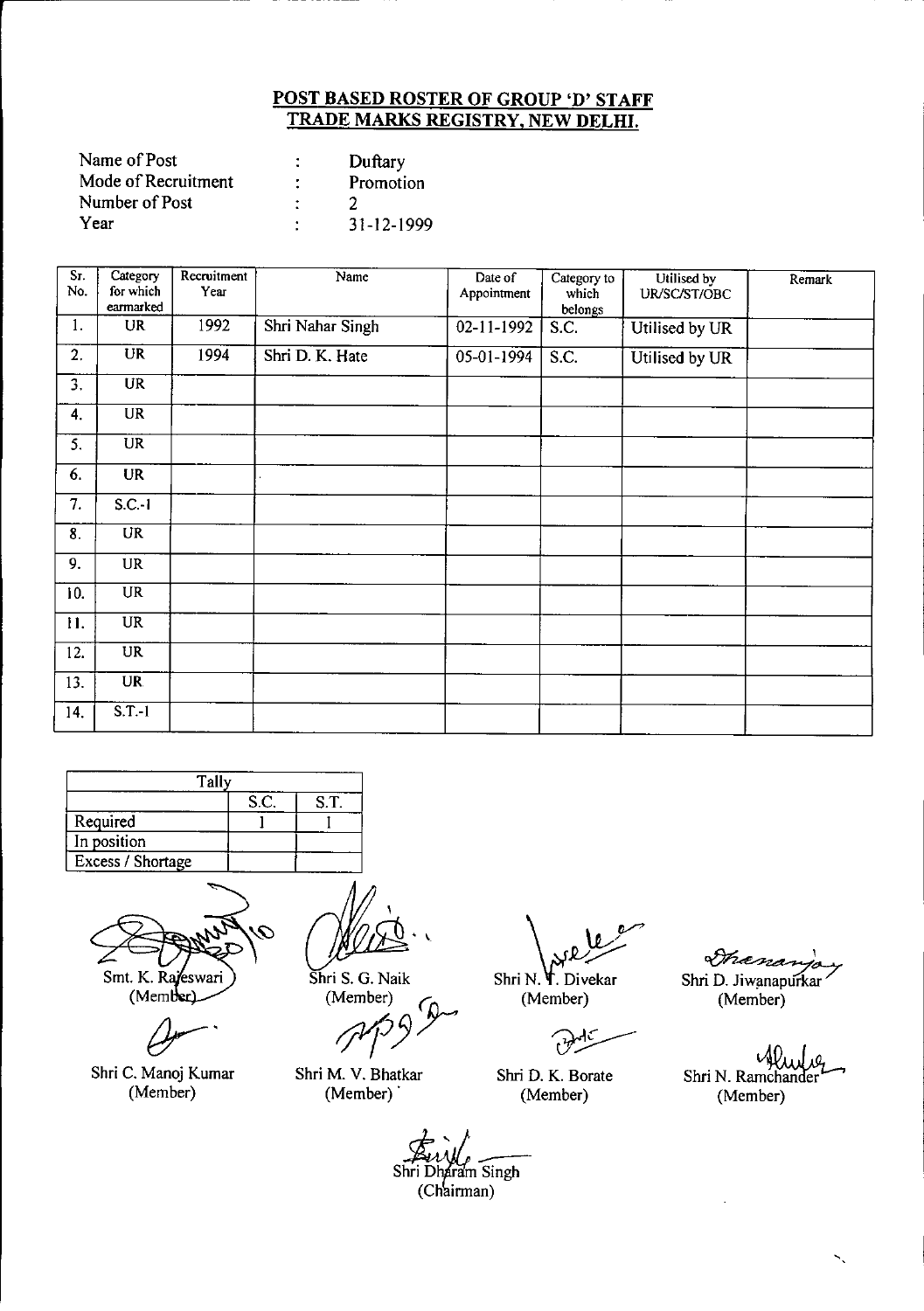| Name of Post        |   | Duftary    |
|---------------------|---|------------|
| Mode of Recruitment | ÷ | Promotion  |
| Number of Post      | ٠ |            |
| Year                | ٠ | 31-12-2000 |

| Sr.<br>No. | Category<br>for which<br>earmarked | Recruitment<br>Year | Name<br>$\bullet$<br>$\sim$ | Date of<br>Appointment | Category to<br>which<br>belongs | Utilised by<br>UR/SC/ST/OBC | Remark |
|------------|------------------------------------|---------------------|-----------------------------|------------------------|---------------------------------|-----------------------------|--------|
| 1.         | <b>UR</b>                          | 1992                | Shri Nahar Singh            | 02-11-1992             | <b>S.C.</b>                     | Utilised by UR              |        |
| 2.         | <b>UR</b>                          | 1994                | Shri D. K. Hate             | 05-01-1994             | S.C.                            | Utilised by UR              |        |
| 3.         | <b>UR</b>                          |                     |                             |                        |                                 |                             |        |
| 4.         | $\overline{\text{UR}}$             |                     |                             |                        |                                 |                             |        |
| 5.         | <b>UR</b>                          |                     | $\blacksquare$              |                        |                                 |                             |        |
| 6.         | <b>UR</b>                          |                     |                             |                        |                                 |                             |        |
| 7.         | $S.C.-1$                           |                     |                             |                        |                                 |                             |        |
| 8.         | <b>UR</b>                          |                     |                             |                        |                                 |                             |        |
| 9.         | <b>UR</b>                          |                     |                             |                        |                                 |                             |        |
| 10.        | <b>UR</b>                          |                     |                             |                        |                                 |                             |        |
| 11.        | <b>UR</b>                          |                     |                             |                        |                                 |                             |        |
| 12.        | $\overline{UR}$                    |                     |                             |                        |                                 |                             |        |
| 13.        | <b>UR</b>                          |                     |                             |                        |                                 |                             |        |
| 14.        | S.T. 1                             |                     |                             |                        |                                 |                             |        |

| Tally             |      |      |  |  |  |  |
|-------------------|------|------|--|--|--|--|
|                   | S.C. | S.T. |  |  |  |  |
| Required          |      |      |  |  |  |  |
| In position       |      |      |  |  |  |  |
| Excess / Shortage |      |      |  |  |  |  |
|                   |      |      |  |  |  |  |



(Member)

Shr; C. Manoj Kumar (Member)

Shri S. G. Naik (Member)

 $(\widehat{f'}_j)$ *rt aik*<br>9 D

Shri M. V. Bhatkar (Member)

 $\sqrt{\frac{1}{N}}$ Shri N. T. Divekar

(Member)

 $\partial z$ 

. Shri D. K. Borate (Member)

Ahanan

Shri D. Jiwanapurkar (Member)

Shri N. Ramchander (Member)

Shri Dhafam Singh  $(Cha'irman)$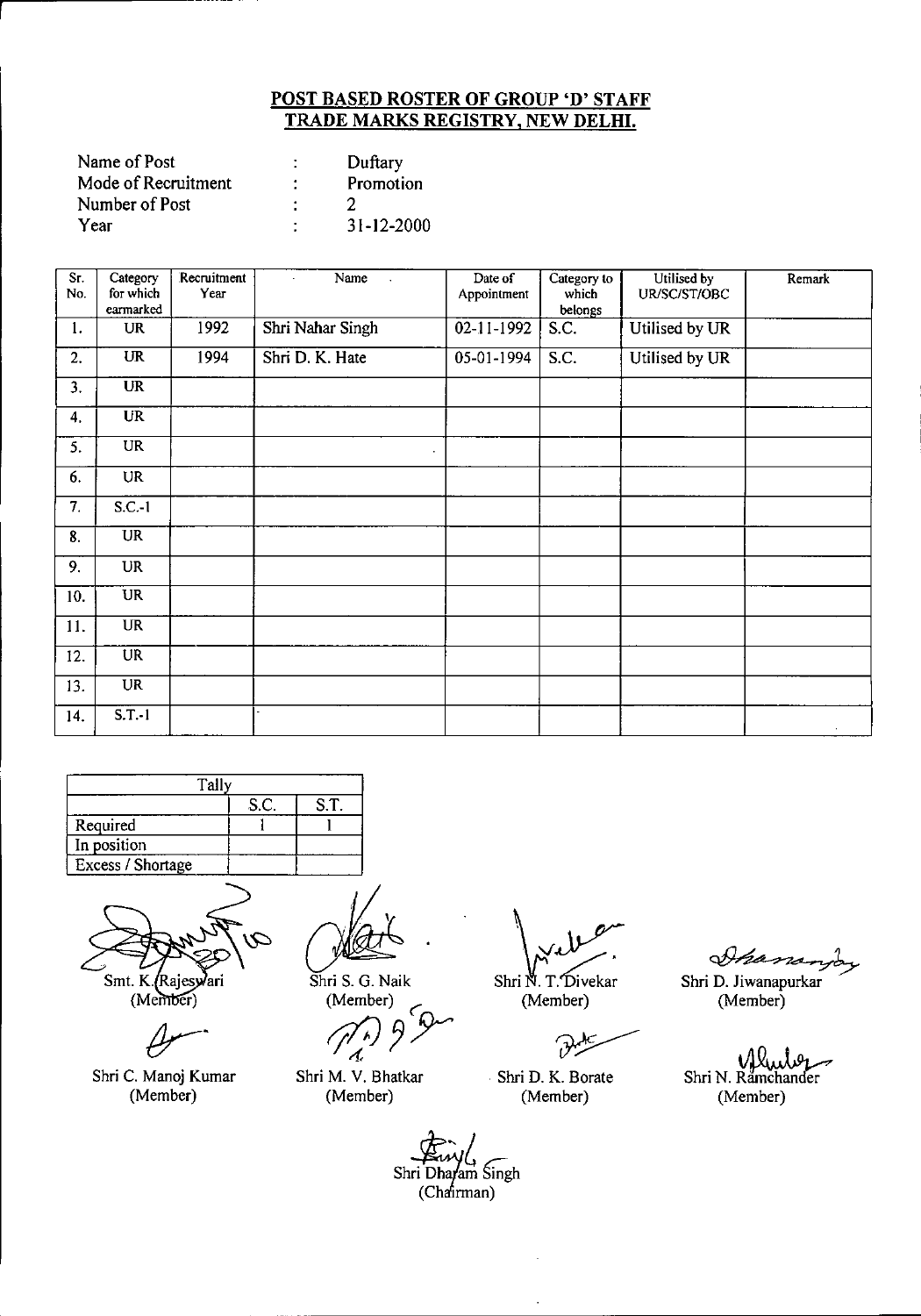| Name of Post        |   | Duftary          |
|---------------------|---|------------------|
| Mode of Recruitment | ٠ | Promotion        |
| Number of Post      |   |                  |
| Year                | ٠ | $31 - 12 - 2001$ |

| Sr.<br>No.       | Category<br>for which<br>earmarked | Recruitment<br>Year | Name             | Date of<br>Appointment | Category to<br>which<br>belongs | Utilised by<br>UR/SC/ST/OBC | Remark |
|------------------|------------------------------------|---------------------|------------------|------------------------|---------------------------------|-----------------------------|--------|
| 1.               | <b>UR</b>                          | 1992                | Shri Nahar Singh | 02-11-1992             | S.C.                            | Utilised by UR              |        |
| $\overline{2}$ . | <b>UR</b>                          | 1994                | Shri D. K. Hate  | 05-01-1994             | S.C.                            | Utilised by UR              |        |
| 3.               | <b>UR</b>                          |                     |                  |                        |                                 |                             |        |
| 4.               | <b>UR</b>                          |                     |                  |                        |                                 |                             |        |
| 5.               | <b>UR</b>                          |                     |                  |                        |                                 |                             |        |
| 6.               | <b>UR</b>                          |                     |                  |                        |                                 |                             |        |
| 7.               | $S.C.-1$                           |                     |                  |                        |                                 |                             |        |
| 8.               | $\overline{UR}$                    |                     |                  |                        |                                 |                             |        |
| 9.               | <b>UR</b>                          |                     |                  |                        |                                 |                             |        |
| 10.              | <b>UR</b>                          |                     |                  |                        |                                 |                             |        |
| 11.              | <b>UR</b>                          |                     |                  |                        |                                 |                             |        |
| 12.              | UR                                 |                     |                  |                        |                                 |                             |        |
| 13.              | UR                                 |                     |                  |                        |                                 |                             |        |
| 14.              | S.T.1                              |                     |                  |                        |                                 |                             |        |





Shri C. Manoj Kumar (Member)

 $\hat{\mathcal{A}}$ 

hri S. G. Naik (Member)

;fIJ *J~*  $\frac{1}{2}$ 

Shr; M. V. Bhatkar (Member)

Shri N. T. Divekar Shri D. J.<br>(Member) Shri D. J.

(Member)

 $\beta$ 

Shri D. K. Borate (Member)

 $\mathcal{A}$ 

Shri D. Jiwanapurkar (Member)

Shri N. Ramchander (Member)

Shri Dhafam Singh  $(Chafrman)$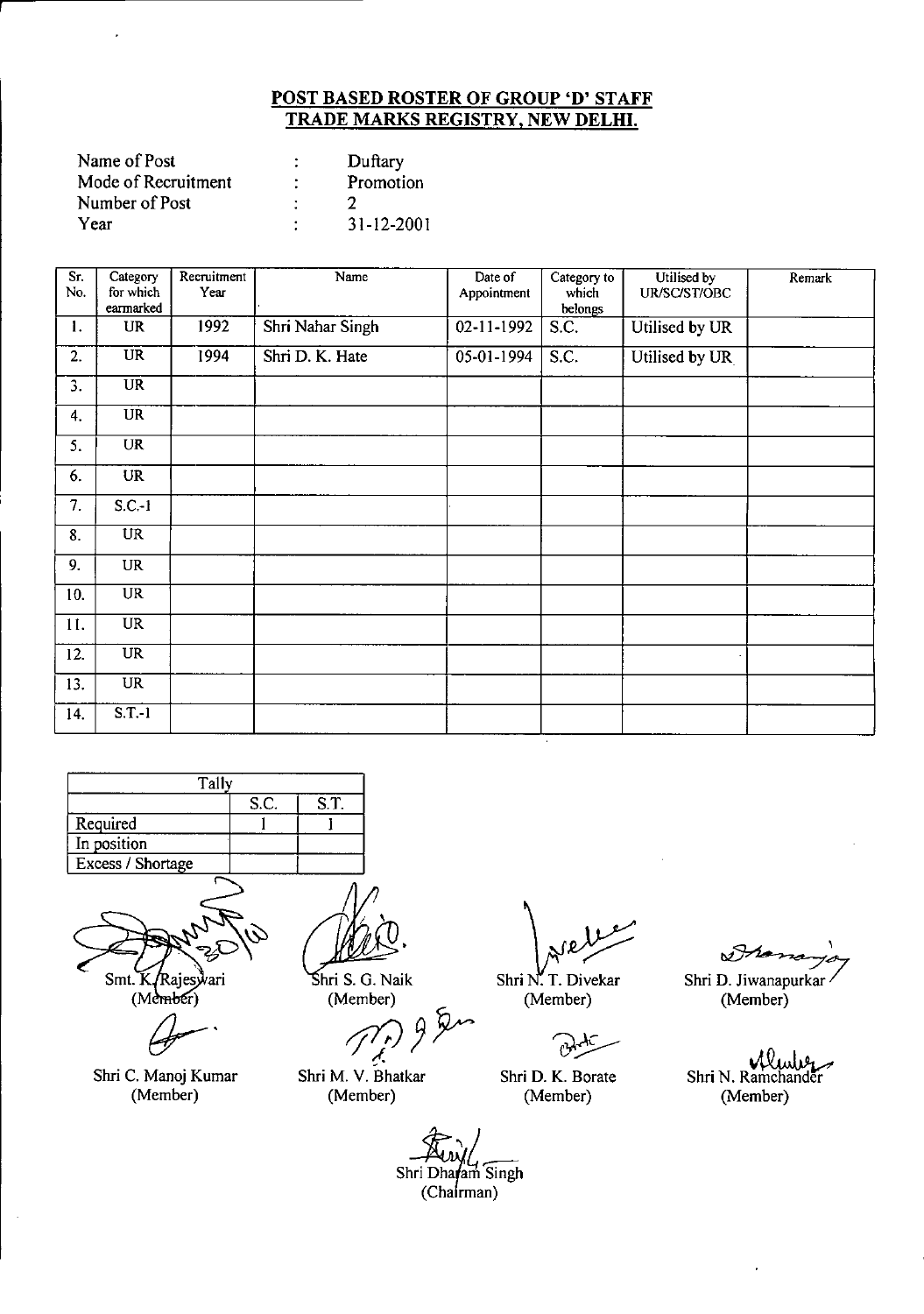| Name of Post        | ٠<br>٠ | Duftary    |
|---------------------|--------|------------|
| Mode of Recruitment | ÷      | Promotion  |
| Number of Post      | ٠      |            |
| Year                | ٠      | 31-12-2002 |

| Sr.<br>No. | Category<br>for which<br>earmarked | Recruitment<br>Year | Name             | Date of<br>Appointment | Category to<br>which<br>belongs | Utilised by<br>UR/SC/ST/OBC | Remark |
|------------|------------------------------------|---------------------|------------------|------------------------|---------------------------------|-----------------------------|--------|
| 1.         | <b>UR</b>                          | 1992                | Shri Nahar Singh | $02 - 11 - 1992$       | S.C.                            | Utilised by UR              |        |
| 2.         | $\overline{\text{UR}}$             | 1994                | Shri D. K. Hate  | 05-01-1994             | S.C.                            | Utilised by UR              |        |
| 3.         | $\overline{UR}$                    |                     |                  |                        |                                 |                             |        |
| 4.         | <b>UR</b>                          |                     |                  |                        |                                 |                             |        |
| 5.         | <b>UR</b>                          |                     |                  |                        |                                 |                             |        |
| 6.         | <b>UR</b>                          |                     |                  |                        |                                 |                             |        |
| 7.         | $S.C.-1$                           |                     |                  |                        |                                 |                             |        |
| 8.         | <b>UR</b>                          |                     |                  |                        |                                 |                             |        |
| 9.         | <b>UR</b>                          |                     |                  |                        |                                 |                             |        |
| 10.        | <b>UR</b>                          |                     |                  |                        |                                 |                             |        |
| 11.        | <b>UR</b>                          |                     |                  |                        |                                 |                             |        |
| 12.        | <b>UR</b>                          |                     |                  |                        |                                 |                             |        |
| 13.        | <b>UR</b>                          |                     |                  |                        |                                 |                             |        |
| 14.        | $S.T.-1$                           |                     |                  |                        |                                 |                             |        |





Shri C. Manoj Kumar (Member)

Shri S. G. Naik (Member)

S. G. Naik<br>Member)<br> $\pi$ <br> $\pi$   $\pi$   $\pi$   $\pi$ d

Shri M. V. Bhatkar (Member)

Shri N. T. Divekar (Member)

 $\partial$ Shri D. K. Borate

(Member)

Shan

Shri D. Jiwanapurkar (Member)

Shri N. Kamchander (Member)

a<br>
i Dharam Si<br>
(Chairman) L-Shri Dha Singh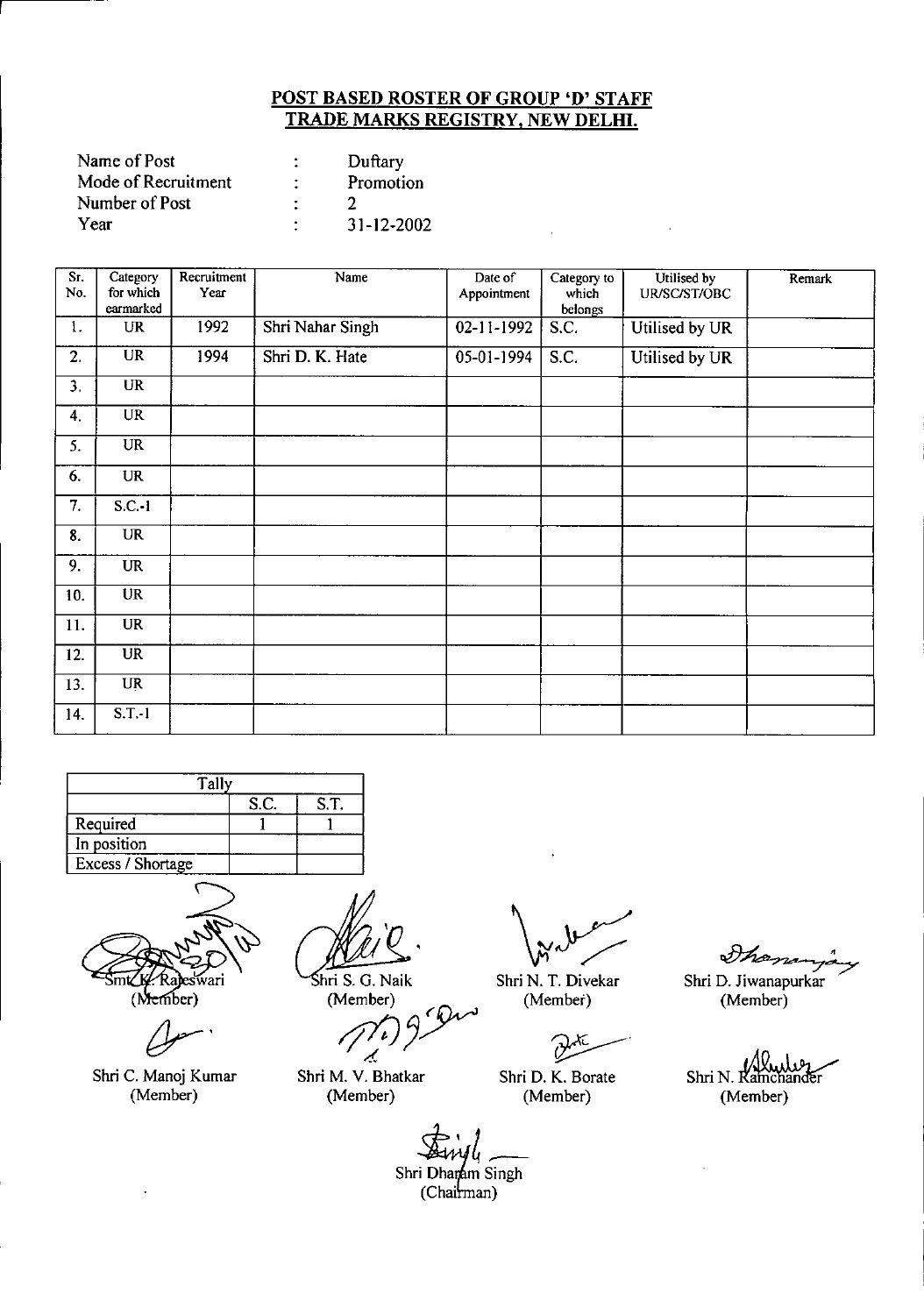| Name of Post        |   | Duftary    |
|---------------------|---|------------|
| Mode of Recruitment |   | Promotion  |
| Number of Post      |   |            |
| Year                | ٠ | 31-12-2003 |

| Sr.<br>No. | Category<br>for which<br>earmarked | Recruitment<br>Year | Name             | Date of<br>Appointment   | Category to<br>which<br>belongs | Utilised by<br>UR/SC/ST/OBC | Remark |
|------------|------------------------------------|---------------------|------------------|--------------------------|---------------------------------|-----------------------------|--------|
| 1.         | <b>UR</b>                          | 1992                | Shri Nahar Singh | $02 - 11 - 1992$         | $\overline{S.C.}$               | Utilised by UR              |        |
| 2.         | $\overline{\text{UR}}$             | 1994                | Shri D. K. Hate  | $\overline{05-01}$ -1994 | S.C.                            | Utilised by UR              |        |
| 3.         | <b>UR</b>                          |                     |                  |                          |                                 |                             |        |
| 4.         | <b>UR</b>                          |                     |                  |                          |                                 |                             |        |
| 5.         | <b>UR</b>                          |                     |                  |                          |                                 |                             |        |
| 6.         | <b>UR</b>                          |                     |                  |                          |                                 |                             |        |
| 7.         | $S.C.-1$                           |                     |                  |                          |                                 |                             |        |
| 8.         | $\overline{UR}$                    |                     |                  |                          |                                 |                             |        |
| 9.         | <b>UR</b>                          |                     |                  |                          |                                 |                             |        |
| 10.        | <b>UR</b>                          |                     |                  |                          |                                 |                             |        |
| 11.        | <b>UR</b>                          |                     |                  |                          |                                 |                             |        |
| 12.        | <b>UR</b>                          |                     |                  |                          |                                 |                             |        |
| 13.        | <b>UR</b>                          |                     |                  |                          |                                 |                             |        |
| 14.        | S.T.1                              |                     |                  |                          |                                 |                             |        |





(Member)

*cJr'*

Shri C. Manoj Kumar (Member)

 $\ddot{\phantom{a}}$ 

hri S. G. Naik (Member)

Shri M. V. Bhatkar (Member)

J.

Shri N. T. Divekar<br>(Member) Shri D. Jiwanapurkar<br>(Member) (Member)  $\overline{a}$ 

(Member)

 $\widehat{v}$ 

Shri D. K. Borate (Member)

Shri N. Ramchander (Member)

 $\frac{1}{2}$  ,  $\frac{1}{2}$ 

*a*<br>Shri Dharam Singh<br>
(Chairman) (Chairman)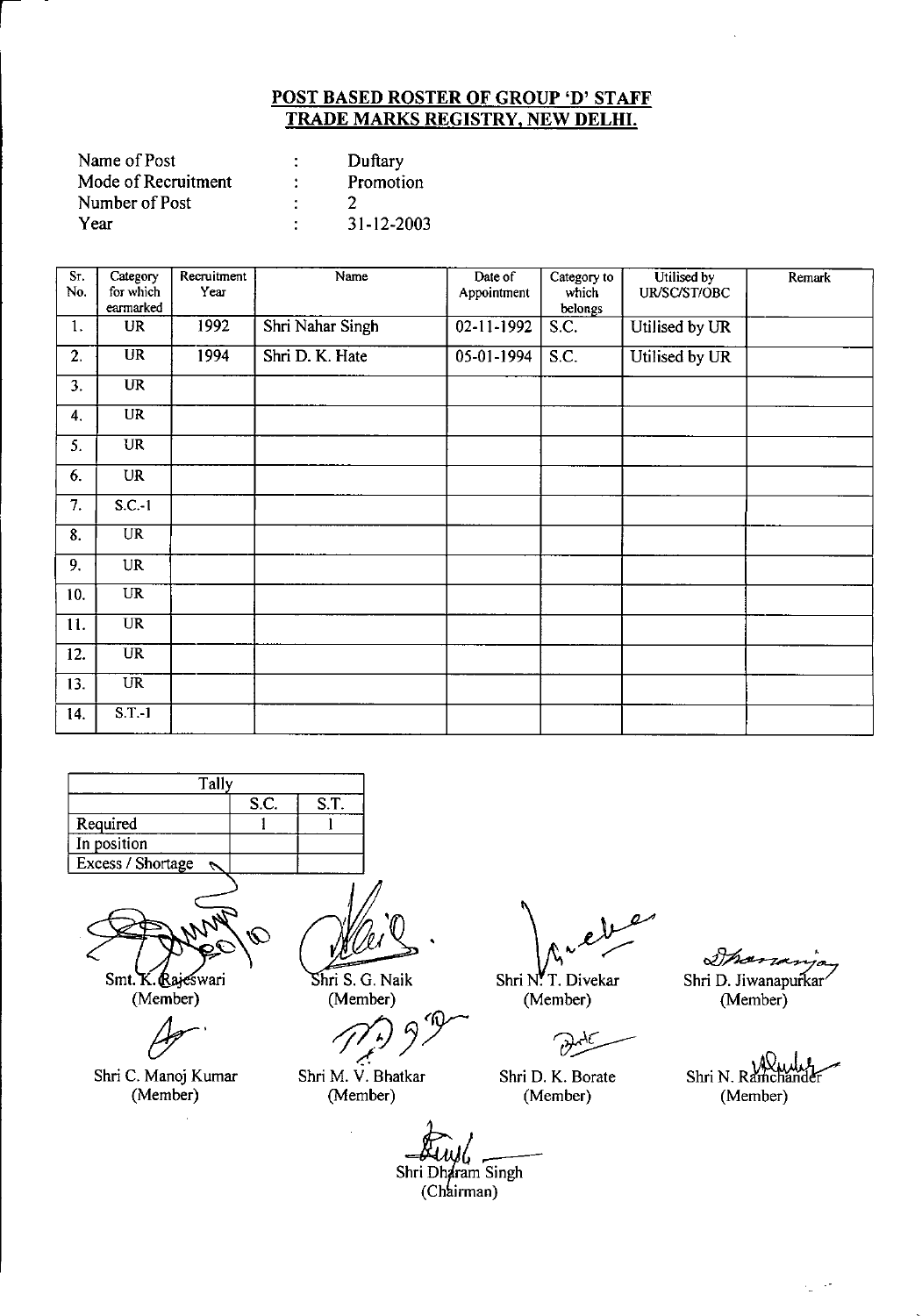| Name of Post        |   | Duftary    |
|---------------------|---|------------|
| Mode of Recruitment | ٠ | Promotion  |
| Number of Post      |   |            |
| Year                | ٠ | 31-12-2004 |

| Sr.<br>No. | Category<br>for which<br>earmarked | Recruitment<br>Year | Name<br>$\bullet$ | Date of<br>Appointment | Category to<br>which<br>belongs | Utilised by<br>UR/SC/ST/OBC | Remark |
|------------|------------------------------------|---------------------|-------------------|------------------------|---------------------------------|-----------------------------|--------|
| 1.         | <b>UR</b>                          | 1992                | Shri Nahar Singh  | $02 - 11 - 1992$       | S.C.                            | Utilised by UR              |        |
| 2.         | $\overline{\text{UR}}$             | 1994                | Shri D. K. Hate   | $05-01-1994$           | S.C.                            | Utilised by UR              |        |
| 3.         | UR                                 |                     |                   |                        |                                 |                             |        |
| 4.         | <b>UR</b>                          |                     |                   |                        |                                 |                             |        |
| 5.         | UR                                 |                     |                   |                        |                                 |                             |        |
| 6.         | <b>UR</b>                          |                     |                   |                        | $\ddot{\phantom{a}}$            |                             |        |
| 7.         | S.C.1                              |                     |                   |                        |                                 |                             |        |
| 8.         | <b>UR</b>                          |                     |                   |                        |                                 |                             |        |
| 9.         | <b>UR</b>                          |                     |                   |                        |                                 |                             |        |
| 10.        | $\overline{UR}$                    |                     |                   |                        |                                 |                             |        |
| 11.        | <b>UR</b>                          |                     |                   |                        |                                 |                             |        |
| 12.        | $\overline{UR}$                    |                     |                   |                        |                                 |                             |        |
| 13.        | <b>UR</b>                          |                     |                   |                        |                                 |                             |        |
| 14.        | $S.T-1$                            |                     |                   |                        |                                 |                             |        |



 $\mathcal{P}$ 

Smt. K. Rajeswari<br>(Member)

Shri C. Manoj Kumar (Member)

Shri S. G. Naik

(Member)

Shri M. V. Bhatkar (Member)

Shri N. T. Divekar (Member)

 $\mathcal{O}$ 

Shri D. K. Borate (Member)

Inconana

Shri D. Jiwanapurkar (Member)

V¥ Shri N. Ramchander (Member)

j.

*Zj~/i \_\_* Shri Dharam Singh

(Chairman)